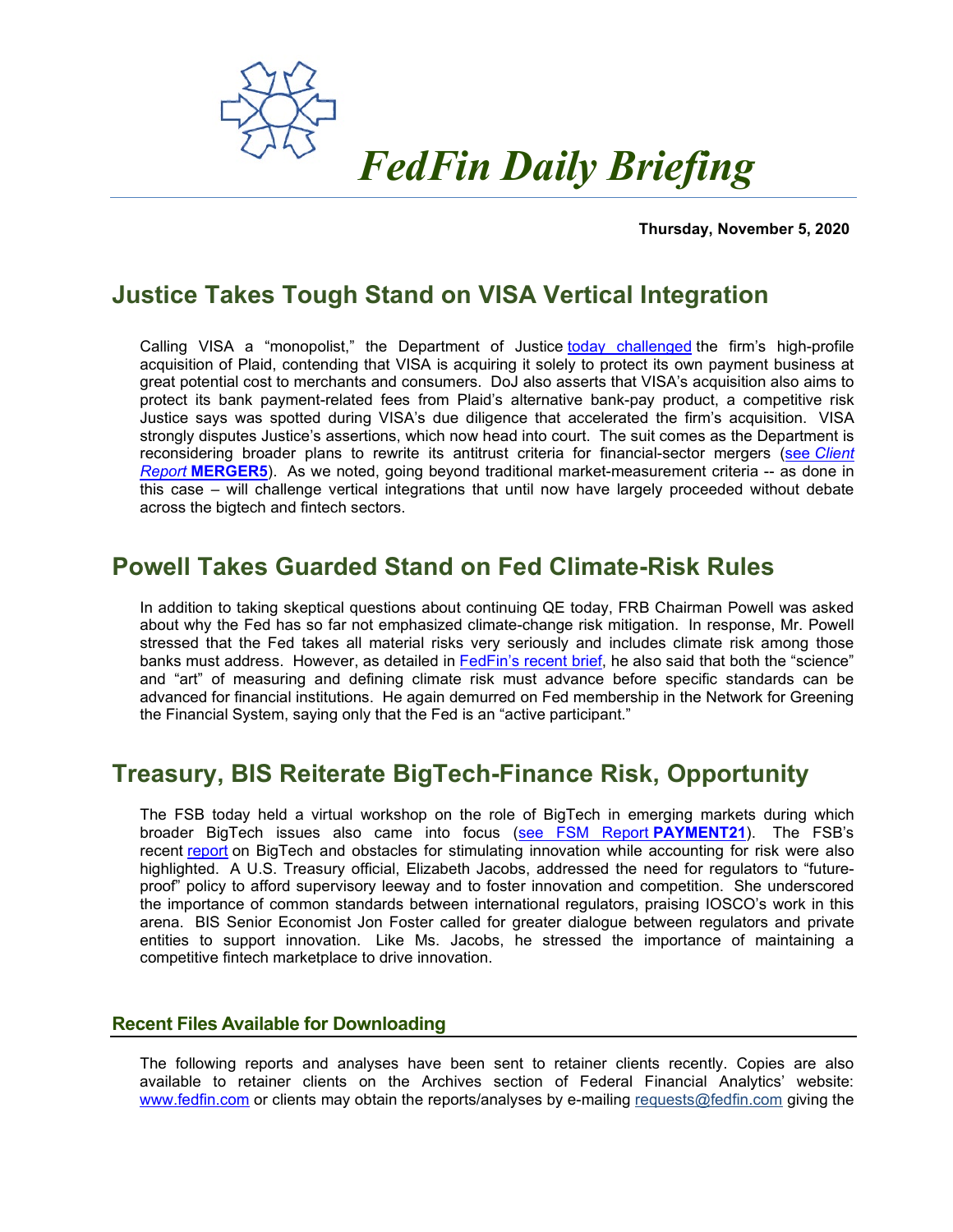requested item name, firm, and e-mail address. To learn more about GSE Activity Reports, click: [http://www.fedfin.com/index.php?option=com\\_content&view=article&id=18&Itemid=18](http://www.fedfin.com/index.php?option=com_content&view=article&id=18&Itemid=18)

- **► [DATA](https://fedfin.com/wp-content/uploads/2020/11/DATA.pdf):** In 2010, Congress told the CFPB to determine how consumer-finance providers are to give consumers access to their data.
- **[GSE-110220](https://fedfin.com/wp-content/uploads/2020/11/GSE-110220.pdf)**: Here, we follow our in-depth analysis of the OCC's [new true-lender rule](https://fedfin.com/wp-content/uploads/2020/11/PREEMPT35.pdf) with an assessment of the standards' mortgage-market consequences. mortgage-market
- **[PREEMPT35](https://fedfin.com/wp-content/uploads/2020/11/PREEMPT35.pdf)**: In the wake of its final rule on the "valid-when-made" doctrine, the OCC has moved quickly to finalize its controversial proposal defining when a national bank or federal savings association (FSA) is a "true lender" for purposes of state usury ceilings and consumer protection.
- **[FAIRLEND9](https://fedfin.com/wp-content/uploads/2020/10/FAIRLEND9.pdf)**: Congressional Democrats have introduced legislation that formally expands civilrights obligations to financial institutions.
- **► [GSE-102820:](https://fedfin.com/wp-content/uploads/2020/10/GSE-102820.pdf)** This analysis builds on our [in-depth assessment](https://fedfin.com/wp-content/uploads/2020/10/LIQUIDITY32.pdf) of the new inter-agency net stable funding ratio (NSFR) rule to highlight strategic implications for U.S. housing finance.
- **[LIQUIDITY32:](https://fedfin.com/wp-content/uploads/2020/10/LIQUIDITY32.pdf)** After expectations that the U.S. might well not adhere to the Basel Committee's NSFR standards, the banking agencies have finalized their 2016 proposal, albeit in significantly revised form.
- **GSE-102120:** As we noted late last week, African-Americans and Hispanics have a heck of a time enjoying the benefit of low mortgage rates despite like-kind default risk to white borrowers.
- **[PAYMENT21](https://fedfin.com/wp-content/uploads/2020/10/PAYMENT21.pdf)**: The FSB and many other global bodies have finalized a vision of cross-border payments with far-reaching implications not only for payments, but also for personal privacy, regulatory arbitrage, the role of nonbanks, cross-border resolution, monetary-policy transmission, and financial stability.
- **[GSE-101520](https://fedfin.com/wp-content/uploads/2020/10/GSE-101520.pdf)**: Although direct mortgage discrimination based on race and ethnicity has abated in recent years, a new [study](https://www.bostonfed.org/-/media/Documents/Workingpapers/PDF/2020/wp2007.pdf) from the Federal Reserve Bank of Boston shows a striking difference in prepayment rates due to refinancing-speed differences directly attributable to race and ethnicity after controlling for an array of well-accepted underwriting risks.
- **ERA30:** Following opposition to the OCC's CRA rewrite, the FRB has proposed an initial construct that takes some elements of the OCC's approach and adds further and in some cases different provisions to craft what the Fed hopes will become an inter-agency CRA construct in 2021.
- **► [BIGTECH](https://fedfin.com/wp-content/uploads/2020/10/BIGTECH.pdf):** Last week, the House Judiciary Antitrust Subcommittee released a lengthy, high-impact Democratic [report](https://judiciary.house.gov/uploadedfiles/competition_in_digital_markets.pdf) calling for structural changes to the nation's biggest tech-platform companies.
- **[GSE-100820:](https://fedfin.com/wp-content/uploads/2020/10/GSE-100920.pdf)** As will soon be detailed in an our in-depth report, the Federal Reserve's long-awaited [CRA proposal](https://www.federalreserve.gov/aboutthefed/boardmeetings/files/cra-fr-notice-20200921.pdf) is a comprehensive rewrite that, while preliminary, would dramatically change large bank community-focused lending and investing.
- **EORPGOV31:** In this report, we analyze the strategic implications of enforcement actions against Citibank issued late yesterday by the [Fed](https://www.federalreserve.gov/newsevents/pressreleases/files/enf20201007a1.pdf) and [OCC.](https://www.occ.gov/static/enforcement-actions/ea2020-056.pdf)
- **► [CAPITAL226](https://fedfin.com/wp-content/uploads/2020/10/CAPITAL226.pdf):** In conjunction with numerous changes to its supervisory stress test (CCAR) for the largest U.S. banking organizations in response to COVID, the Federal Reserve is seeking comment on structural changes to current capital-planning requirements.